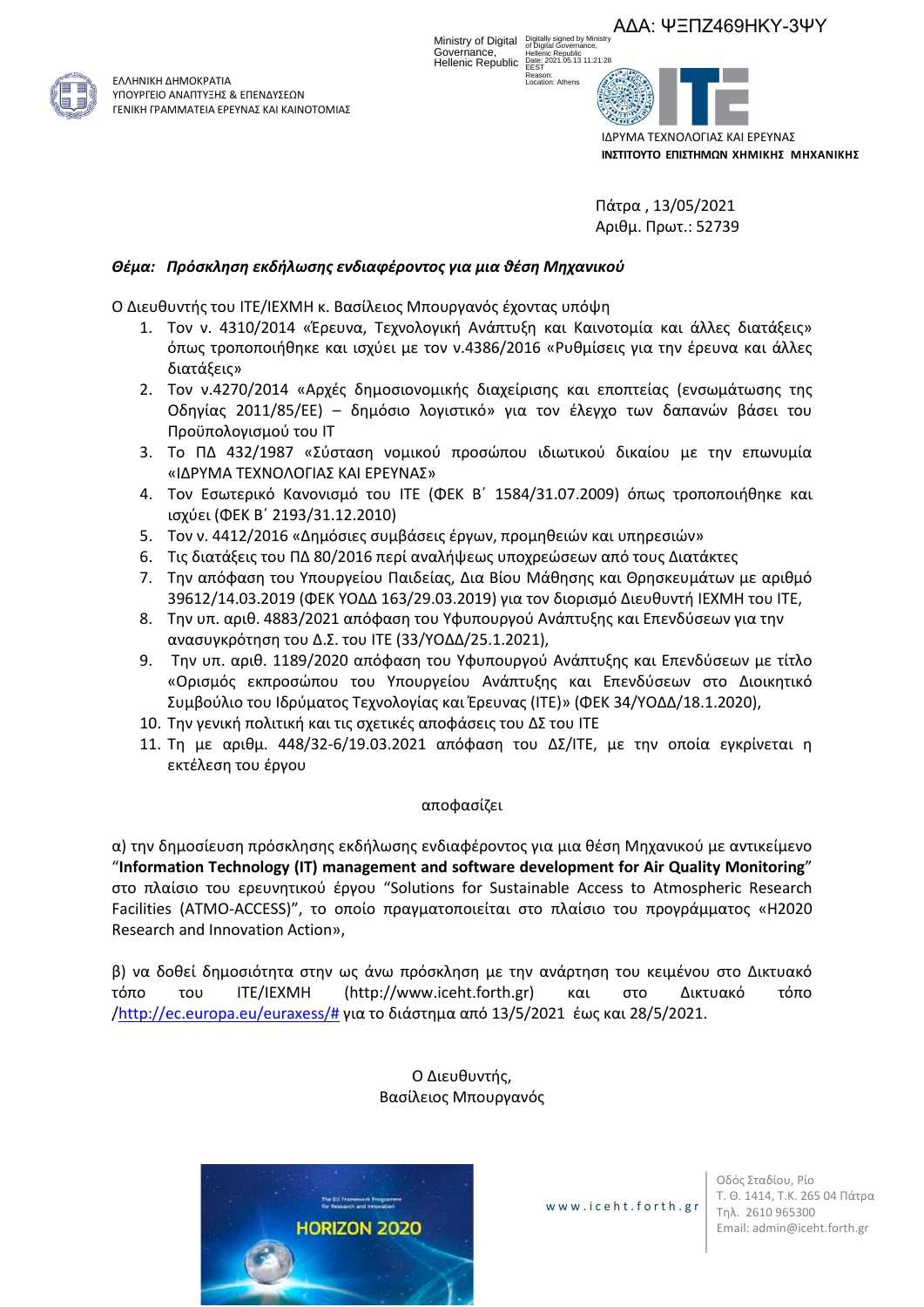

HELLENIC REPUBLIC MINISTRY OF DEVELOPMENT & INVESTMENTS GENERAL SECRETARIAT FOR RESEARCH & INNOVATION



Patras, 13/5/2021 Ref. No.: 52739

## **Invitation for Expression of Interest:**

**Research Scientist Position** "Information Technology (IT) management and software development for Air Quality Monitoring"

The Institute of Chemical Engineering Sciences, Foundation of Research and Technology - Hellas, (FORTH/ICE- HT) is seeking applicants to conduct research for the research project "Solutions for Sustainable Accessto Atmospheric Research Facilities(ATMO-ACCESS)", which is implemented under the H2020 Research and Innovation Action.

## **Job Description**

To conduct research under a work contract (including the fixed-term employment possibility) in the framework of the aforementioned project "ATMOACCESS". The main objective of the specific part of ATMOACCESS is

- to provide coordinated open physical, remote and virtual access to state-of-the-art facilities and services in atmospheric RIs and further enhance their range of products, capabilities and accessibility for a wide range of users, including the private sector
- to engage facilities and their national stakeholders and direct them towards improved harmonisation of access procedures across the different member states, while also exploring modalities by which the use of atmospheric RIs can be further enhanced
- to explore and test new modalities of access that build on the complementarity and synergies among atmospheric RIs and respond to the evolving needs of users in relation to training, research and technology development, innovation and data services
- to identify the most suitable conditions for establishing sustainable access procedures across the EU for distributed atmospheric RIs, involving national and international stakeholders.

### **Location:** FORTH/ICE-HT, Patras, Greece

**Duration:** up to 6 months, with the potential of renewal **Salary:** up to approximately 1.500 € per month depending on qualifications (total cost of the employer, including social security and taxes) **Envisaged starting date**: 01/07/2021

### **Requirements and Qualifications**

- Diploma in Computer Engineering & Informatics, and / or Electrical Engineering, and / or Computer Science and / or related Department
- Masters in Engineering
- Experience and background in Machine Learning, Neural Networks and Data Collection, Mining and Analysis systems
- Experience in specifying, developing and integrating software & web applications (eg, Python, PHP, MQTT, JavaScript, JSON, XML, MySQL, MariaDB, Git)
- Experience in content management platforms (eg, Wordpress, Joomla)
- Experience in using MATLAB platform
- Experience in using network technologies and / or computer security
- Βe fluent in Greek and English language



Stadiou str., Rio P.O. Box 1414 GR 265 04 Patras, Greece Tel. +30 2610 965300 Email: admin@iceht.forth.gr

www.i ceht .forth.gr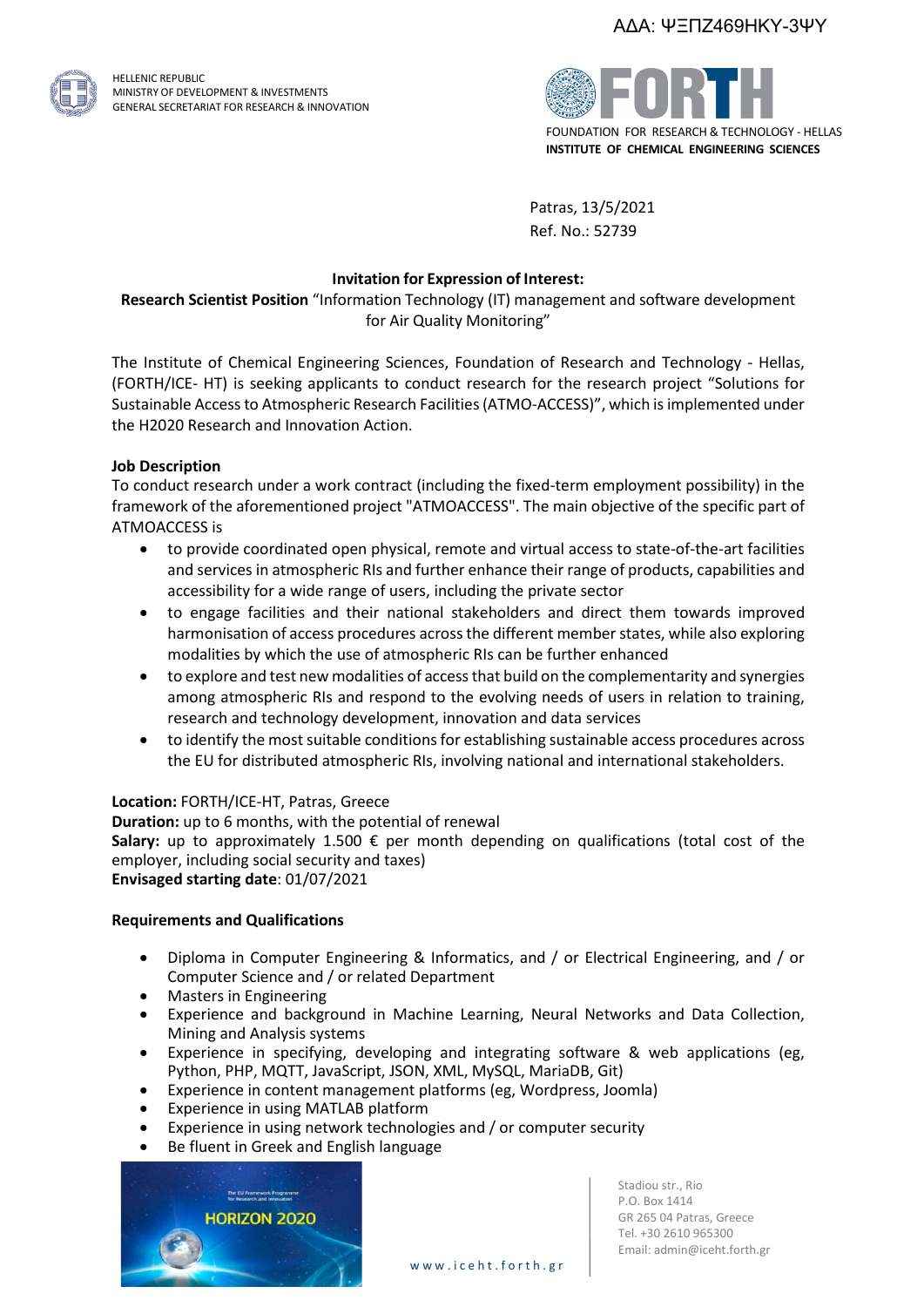| <b>Qualifications</b>                                                                                                                       | Weight | <b>Evaluation criteria</b>                                                                                                                                                                                                                                                                    |
|---------------------------------------------------------------------------------------------------------------------------------------------|--------|-----------------------------------------------------------------------------------------------------------------------------------------------------------------------------------------------------------------------------------------------------------------------------------------------|
| Experience in Machine Learning, Neural Networks<br>and Data Collection systems, Mining and Analysis<br>for Air Quality Monitoring           | 25     | Criterion is the documented duration<br>of hands-on experience, 1<br>point / month, maximum score 25<br>points                                                                                                                                                                                |
| Diploma in Computer Engineering & Informatics,<br>and / or Electrical Engineering, and / or Computer<br>Science and / or related Department | 15     | Degree grade normalized to 15 points<br>max                                                                                                                                                                                                                                                   |
| Masters in Engineering                                                                                                                      | 15     | Degree grade normalized to 15 points<br>max                                                                                                                                                                                                                                                   |
| Previous research experience and participation in<br>research projects                                                                      | 15     | Criterion is the duration of contract<br>work, 10 points / year, maximum score<br>15 points                                                                                                                                                                                                   |
| Publications in international journals and<br>announcements in conferences                                                                  | 10     | Number of publications in journals and<br>announcements in conferences and<br>symposia<br>(2 points per publication, 2 points per<br>announcement, with a maximum of 10)                                                                                                                      |
| Interview                                                                                                                                   | 10     | a) Cognitive background related to the<br>project's field and object (4 points). (b)<br>The organizational and communication<br>skills (2 points). (c) The spirit of<br>cooperation, discretion, self-efficiency<br>(2 points). (d) The method and the<br>focus on achieving goals (2 points) |
| Knowledge of the English language                                                                                                           | 10     | Level $C1 = 8$ points, $C2 = 10$ points                                                                                                                                                                                                                                                       |
| <b>Overall</b>                                                                                                                              | 100    |                                                                                                                                                                                                                                                                                               |

The evaluation of the candidacies will be based on the following criteria and qualifications:

# **Application Submission**

Interested candidates who meet the aforementioned requirements should submit their applications, no later than 28/5/2021, 16:00h, by email to Kleanthi Zacharopoulou[: kleanthi@iceht.forth.gr.](mailto:kleanthi@iceht.forth.gr) In order to be considered, the application must include:

- Application letter
- CV
- Scanned copies of academic titles & English language certificate
- Any document to support the aforementioned required qualifications

**Any application received after the deadline will not be considered for the selection.**

### **Selection Procedure**

Applications that are received on time will be evaluated by a scientific committee using the criteria mentioned above. If necessary, certain candidates will be invited to a personal interview with the